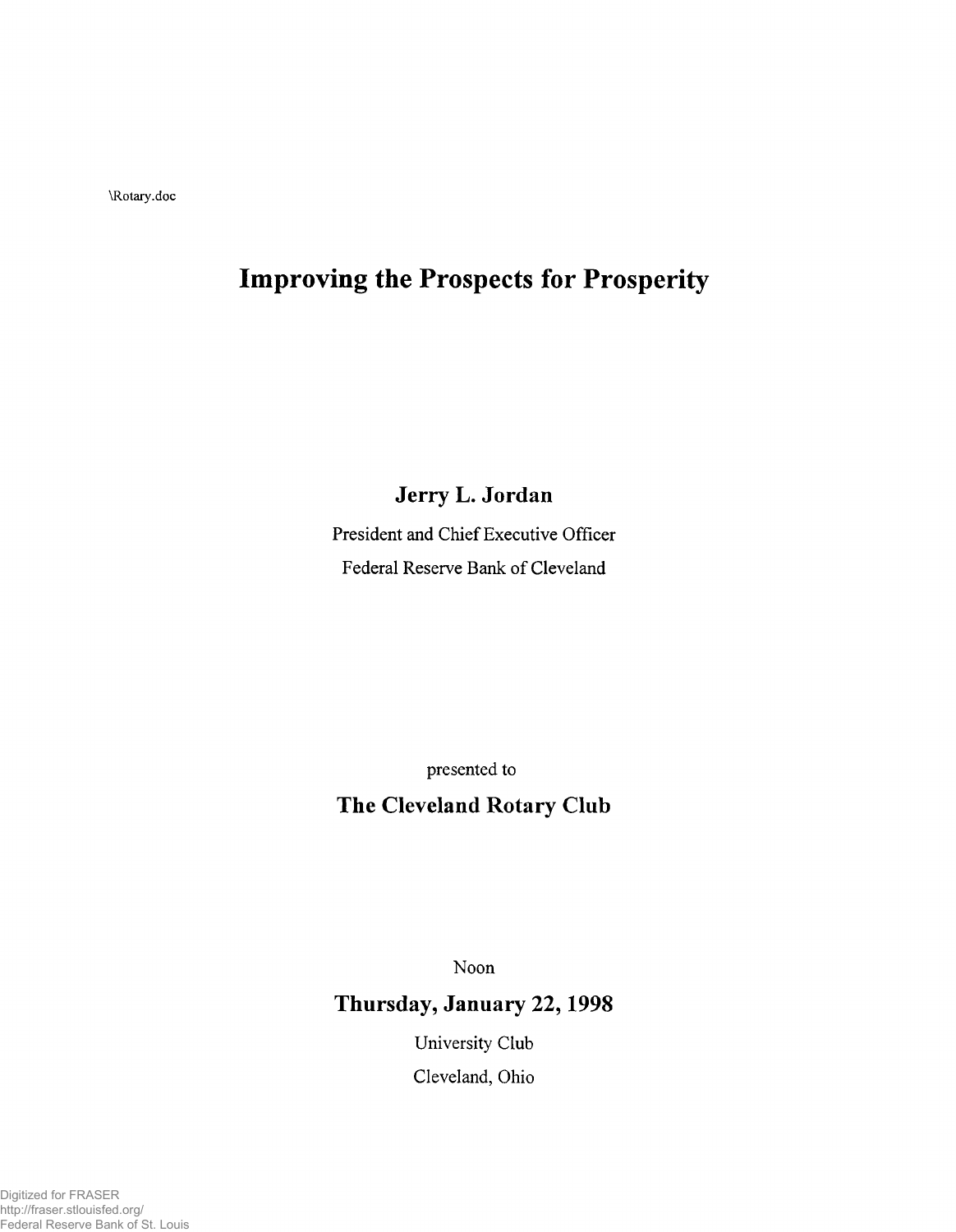#### **Introduction**

Thank you. I'm pleased to have this opportunity to address the Rotary Club.

My comments today are about "Improving the Prospects for Prosperity." My focus will be the longer-term — specifically, what we have learned about economic policies that foster prosperity and about economic policies that hamper prosperity.

> • Time: (perspective of audience different than speaker) Economist/North Dakota

No Forecasts/Statistics:

• I learned some time ago that there are 3 kinds of central bankers those who are good with numbers — and those who aren't.

I used to think — joke — letter to returning directors.

In about 15 years, my two new granddaughters will be sitting in a classroom somewhere listening to a teacher trying to explain the 20th century. Of course, they'll be way ahead of the other kids because I've already explained it to them.

Much of this century involved a contest of ideas about the relationship between the individual and the state:

- in political affairs, a contest between democracy on one hand and various forms of dictatorship on the other;
- in economic affairs, a contest between markets and socialism.

In this final decade of the century, the contest is over; democracy and markets have proven their superiority, and will be the dominant political and economic regimes of the 21st century.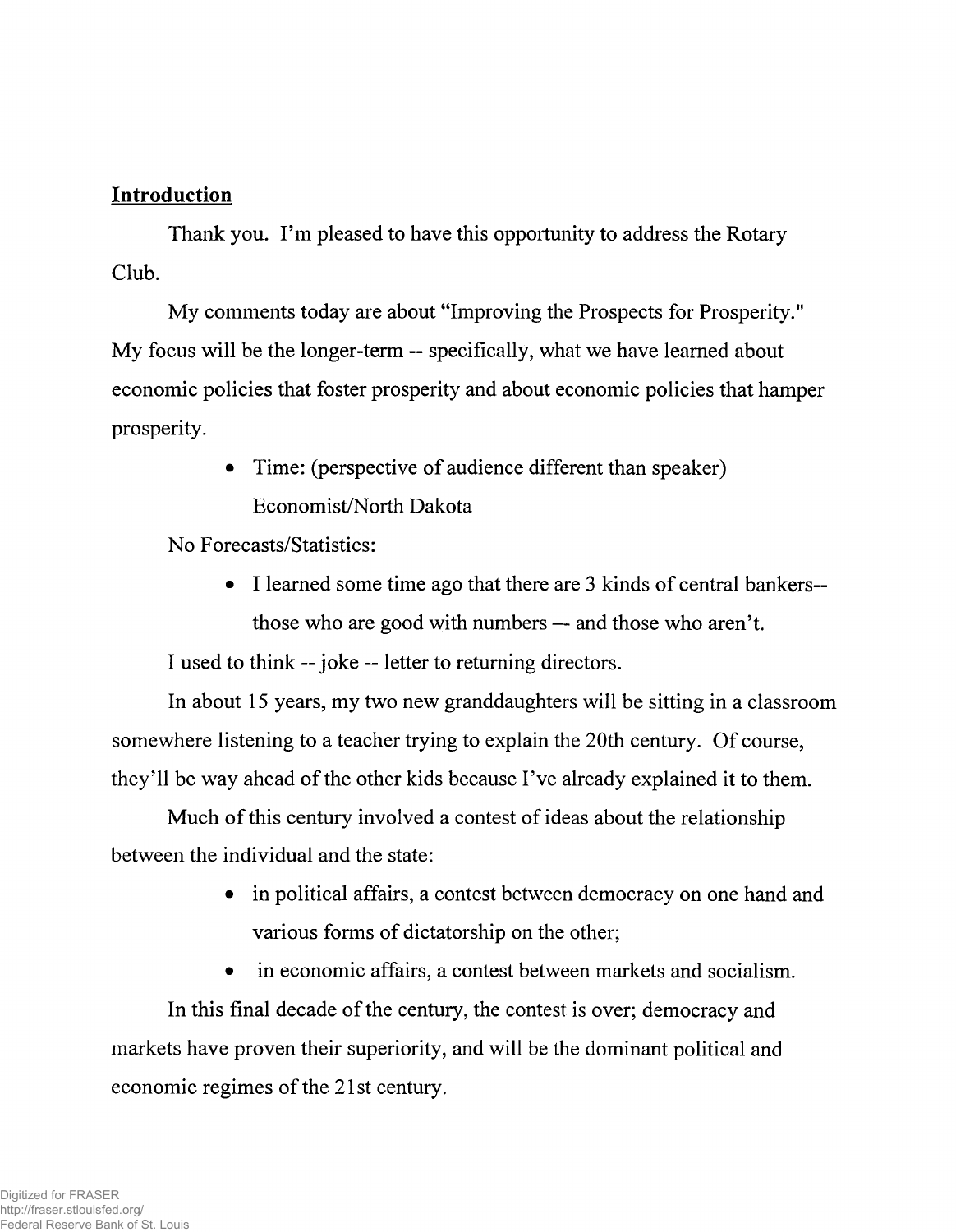About seven years ago, the then Finance Minister of newly liberated Czechoslovakia said that they were going to create a market economy without adjectives. I'm sure people had at least two thoughts about that phrase.

- One was that they did not know what it meant.
- The second was that they did not think it would happen.

The events of this last decade of the century suggest that not only the Czech Republic, but also many other places, will have in the 21st century a market economy without adjectives.

#### A Contest Is Won

It's a little over eight years since the dismantling of the Berlin Wall (November 9, 1989), symbolizing the failure of communist central planning and the demise of the Soviet Empire.

Imagine the reaction of students just a few years from now, in the early years of the next century, as high school teachers recite Winston Churchill's 1946 observation that an Iron Curtain had descended through the middle of Europe.

On the other side of curtain, conditions were bleak because people were denied many rights:

- private property was illegal; people could not own apartments, shops, or farms; [DUMB]
- individuals could not buy products made in Western countries;
- workers could not change jobs or go into business;
- people could not simply decide to move from one city to another; they were even forbidden from traveling outside the Soviet Union;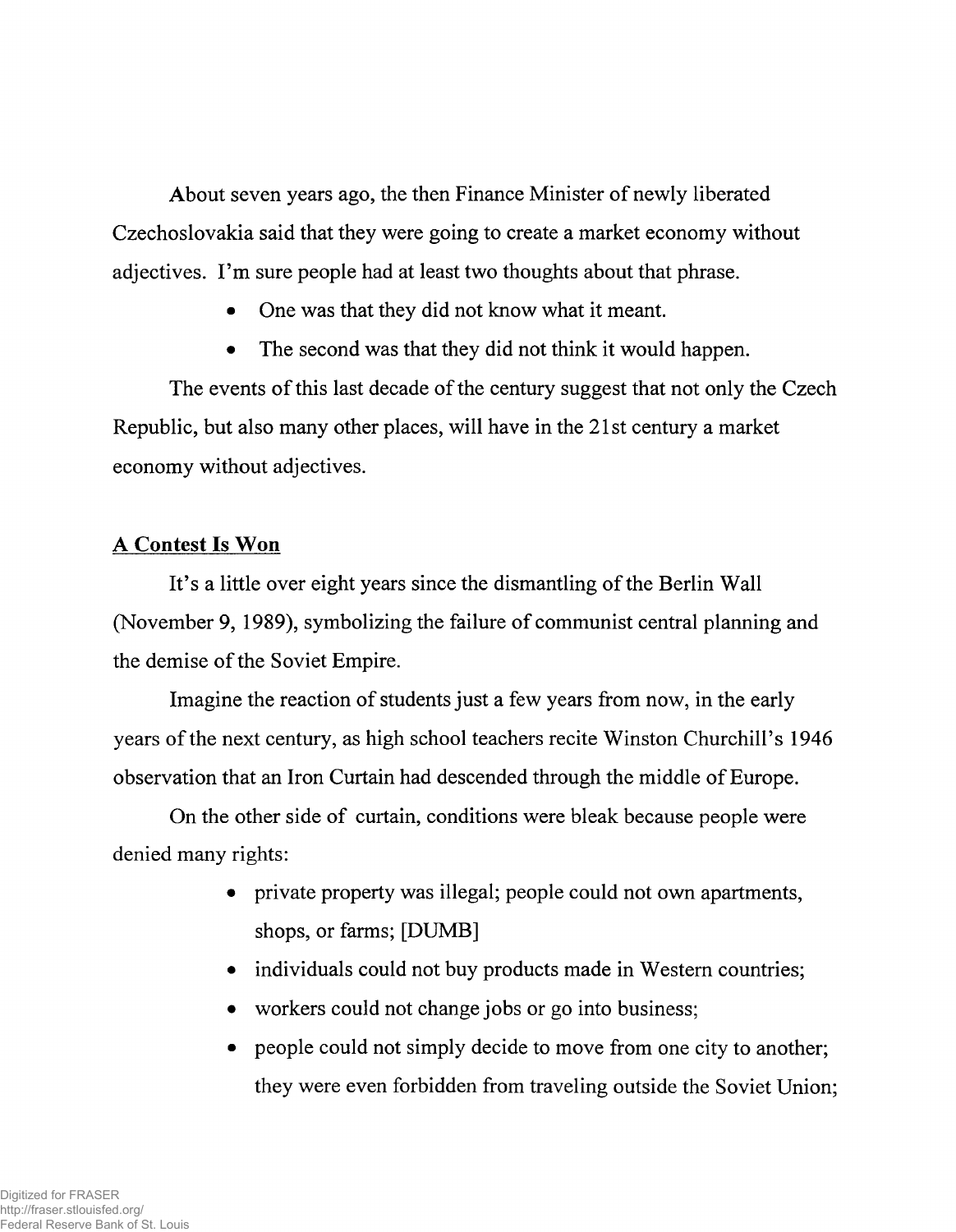• people could not receive radio or TV news programs, newspapers, magazines, movies, or any other information from the West.

Imagine the students' surprise in learning that a major city in the middle of Europe—Berlin—had a wall running through the middle of it for more than 25 years that prevented people on one side from shopping, working, or even visiting friends and relatives on the other side. The reaction of the 21st century teenagers will undoubtedly be that such a regime was obviously dumb and unworkable.

The crumbling of the Berlin Wall will be treated in history as a major political event, but equally intriguing are the underlying forces at work that produced that political event.

In his book, *Turmoil and Triumph,* former U. S. Secretary of State George Schultz described his first meeting with Mikhail Gorbachev.

Schultz explained to Gorbachev that the accelerating pace of technological change in information and communications was difficult for even the United States to keep up with, compared with places like Taiwan, Korea, Singapore, and Hong Kong. Old Western Europe was falling behind the Asian tigers, and for the socialist/communist, top-down, command-and-control economies, the situation was hopeless.

Gorbachev might have already recognized the power of such forces, and not long after taking power, he launched his Glasnost and Perestroika reforms in an ultimately futile attempt to put some flexibility into the Soviet economy.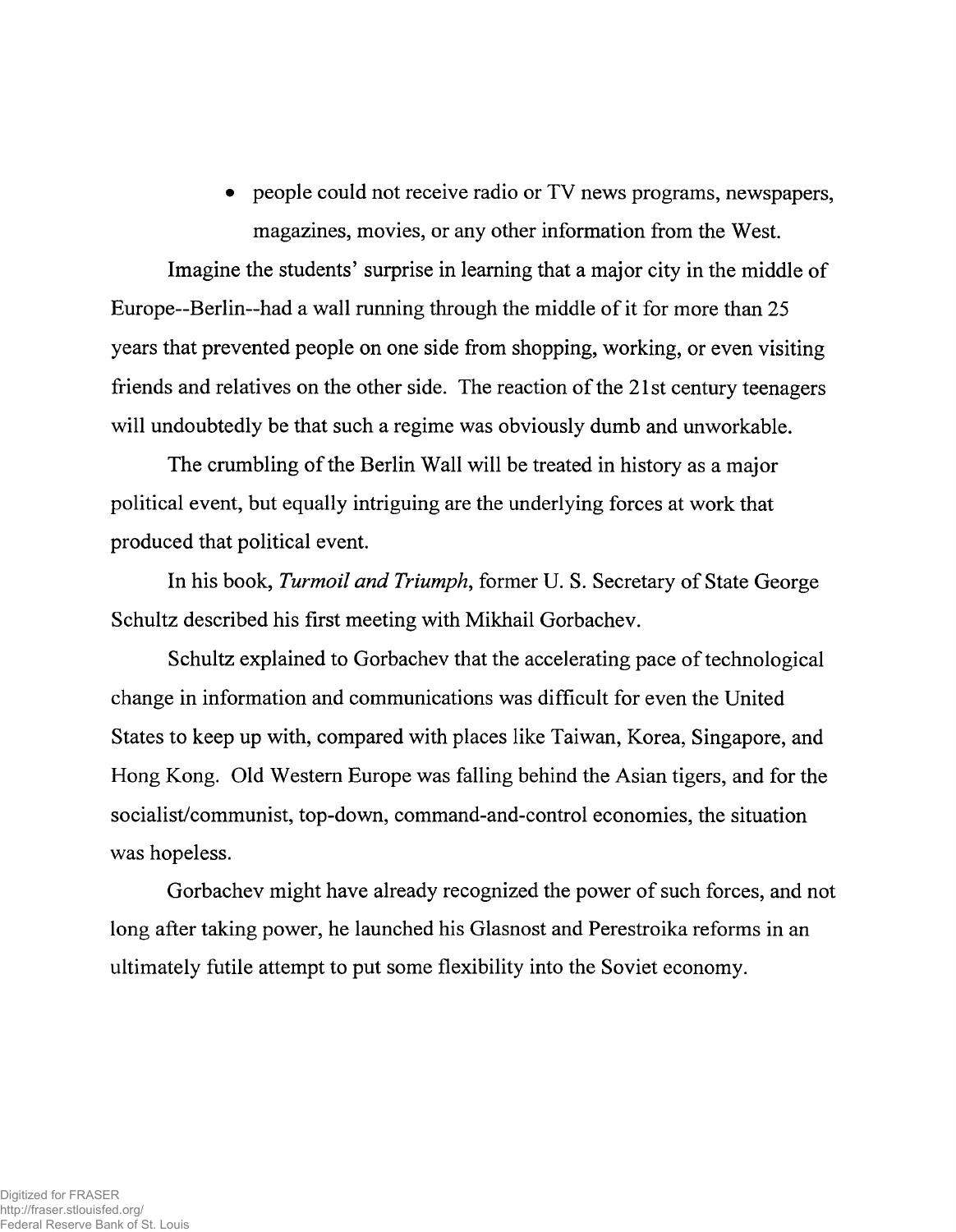After four decades of Soviet isolation, it finally seemed as though the political leaders one day simply said, "never mind — it was all a big mistake," and the Iron Curtain suddenly collapsed — symbolized by the physical destruction of the Berlin Wall.

The intrusions of the state into the economy were most extreme in the Soviet Union, but government suppression of personal and economic liberties had occurred almost everywhere.

The 1930s was a watershed decade around the world. In the midst of a worldwide economic depression, the response of most countries was to greatly increase government intrusion into such decisions as what could be produced and where, how much things would cost, how much could be paid for labor, what interest rates could be paid or received, and even how much profit could be earned.

In U. S. monetary affairs for example,

- for more than 40 years, it was illegal for Americans to own gold; (I've tried to explain)
- for 50 years, the government set a maximum interest rate that people were allowed to earn on their savings;
- arbitrary regulations made it uneconomical for banks to issue traveler's checks;
- some institutions could make mortgage loans, but not car loans;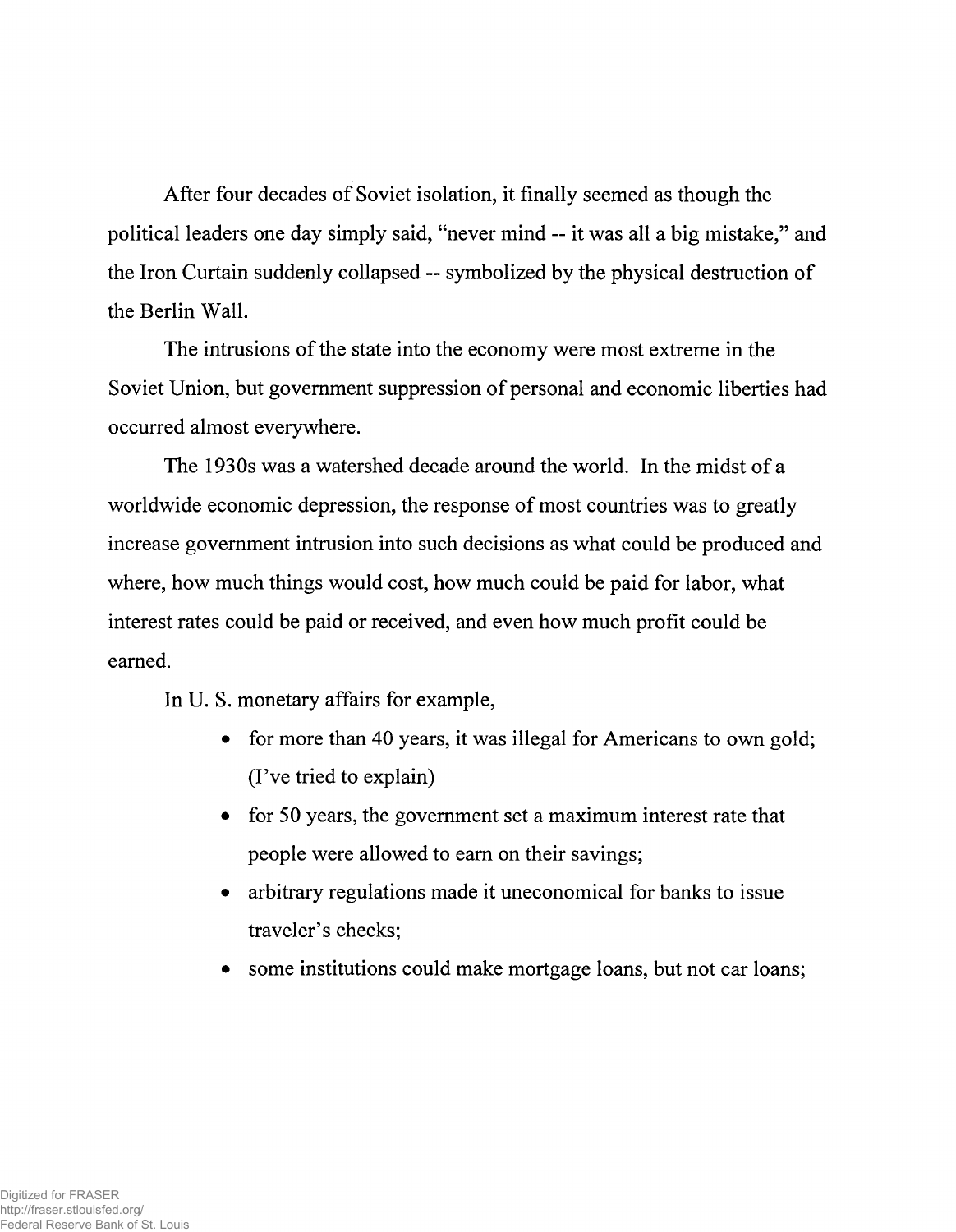- some institutions offered savings accounts, but not checking accounts -- withdrawals were made only in currency, or in a check that you then deposited into your checking account in another institution so you could write a check to pay for something;
- across a state line, you could make a withdrawal from your account, but you could not make a deposit.

To each of these prohibitions, my granddaughters will say, "that was dumb."

But that is all in the past. For the future, allow me to suggest some specific rules for fiscal policy and monetary policy that will be helpful rather than harmful.

Clearly, political institutions encompass organizations and rules that affect prosperity.

- If rules improve markets—they enhance prosperity.
- If they interfere with markets---they hinder prosperity.

As we are trying to teach the newly liberated countries of the former Soviet Union, some government rules are essential to the functioning of a market economy; government provides the legal infrastructure essential to capitalism.

Examples of prosperity-enhancing rules are:

- Property rights
- Contract enforcement by an impartial judicial system
- Freedom of speech and press
- Standards for weights and measures; and generally accepted accounting principles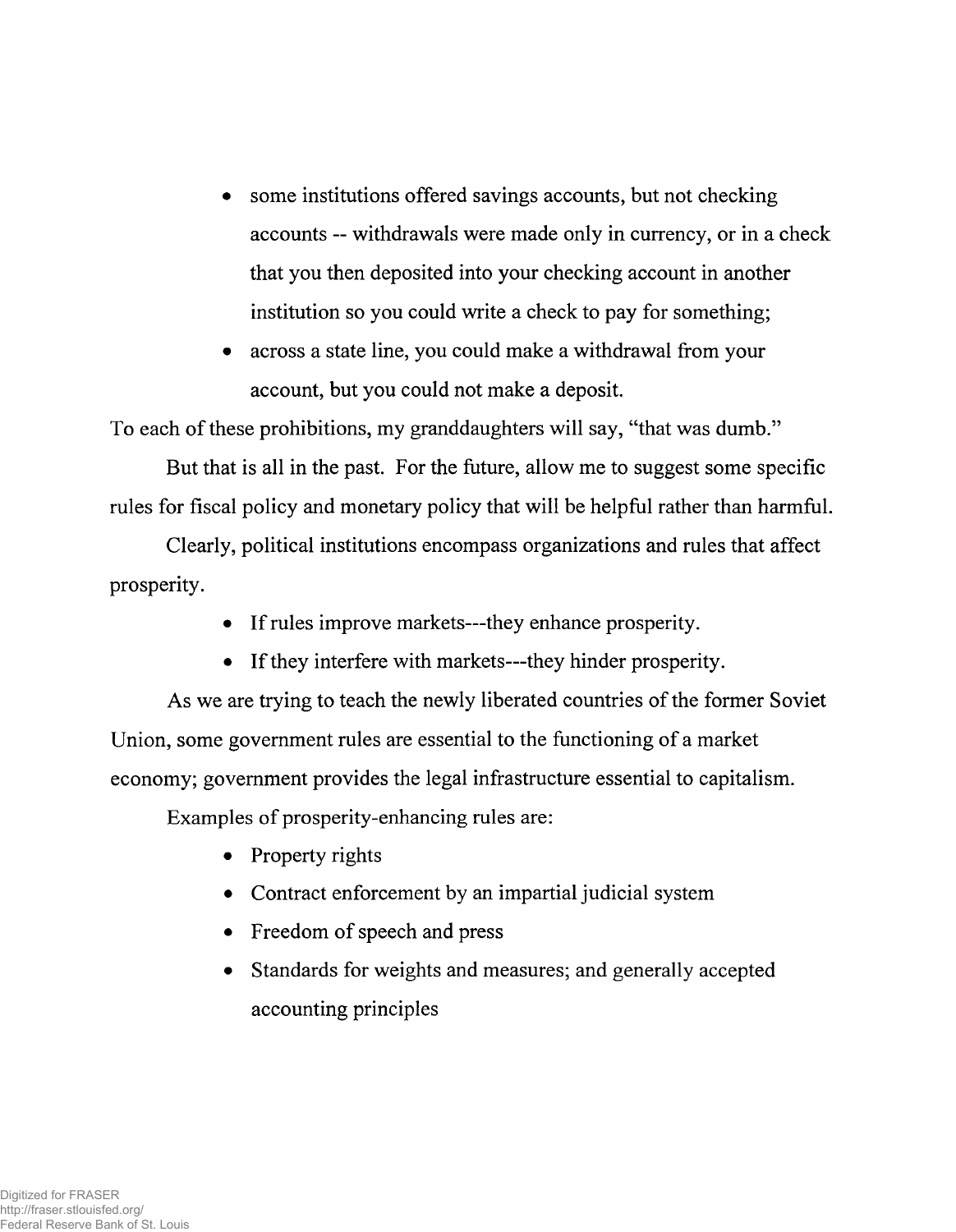Examples of prosperity-hindering rules are:

- Wage and price controls
- Interest rate controls
- Credit allocation and industrial policy
- Controls on foreign-exchange transactions and capital flows
- Trade restrictions, whether in the form of tariffs, quotas, or other barriers to free exchange of goods and services.

Unfortunately, policymakers often try to:

- Help the already prosperous by restricting competition.
- Help the less prosperous through wealth redistribution rather than wealth creation.
- Gain political support through policies that help in the short run, but hurt in the long run.
- Solve problems by imposing more rules.

The experience of the 20th century shows that successful policies are those that enhance the effectiveness of markets. In response to that experience, three broad trends are sweeping the world:

- deregulation
- denationalization/privatization
- tax reform/reduction [relative size of government sector trending down].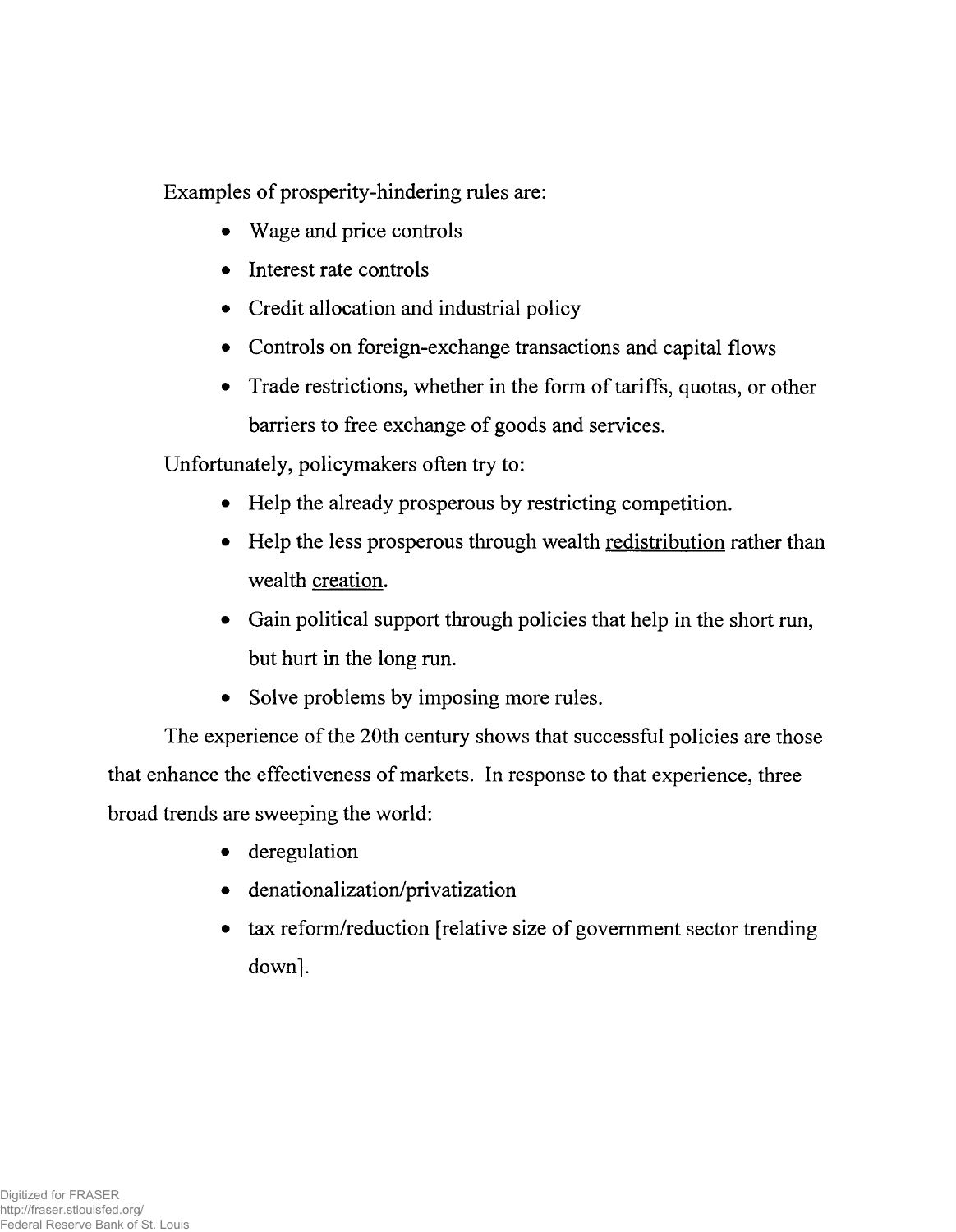### **Economic Policies of Government**

Our experience of the past few decades has taught us specific ways that monetary and fiscal policies can improve the operation of markets and thereby enhance prosperity.

A good place to start is with clear rules that limit the use of discretion by monetary and fiscal policymakers. Activist, discretionary, stop-and-go monetary and fiscal policies of the past have done more harm than good.

> • Under clear rules, households and businesses would face less uncertainty and make better decisions about consumption, saving, investment, and production. Also, fewer short-sighted, politicallymotivated policies would be imposed.

## A **Monetary Policy Regime**

Monetary policy should pursue sound money. It should seek to create conditions where businesses and households can make decisions with confidence that the purchasing power of the currency will be about the same in the future as in the present.

Sound money enhances prosperity in several ways:

- It avoids capricious redistributions of wealth.
- It ensures that resources won't be wasted in efforts to avoid being on the losing side of such redistributions.
- It encourages saving and investment (inflation interacts with the tax system to discourage saving and investment).
- It facilitates planning of production, consumption, and saving.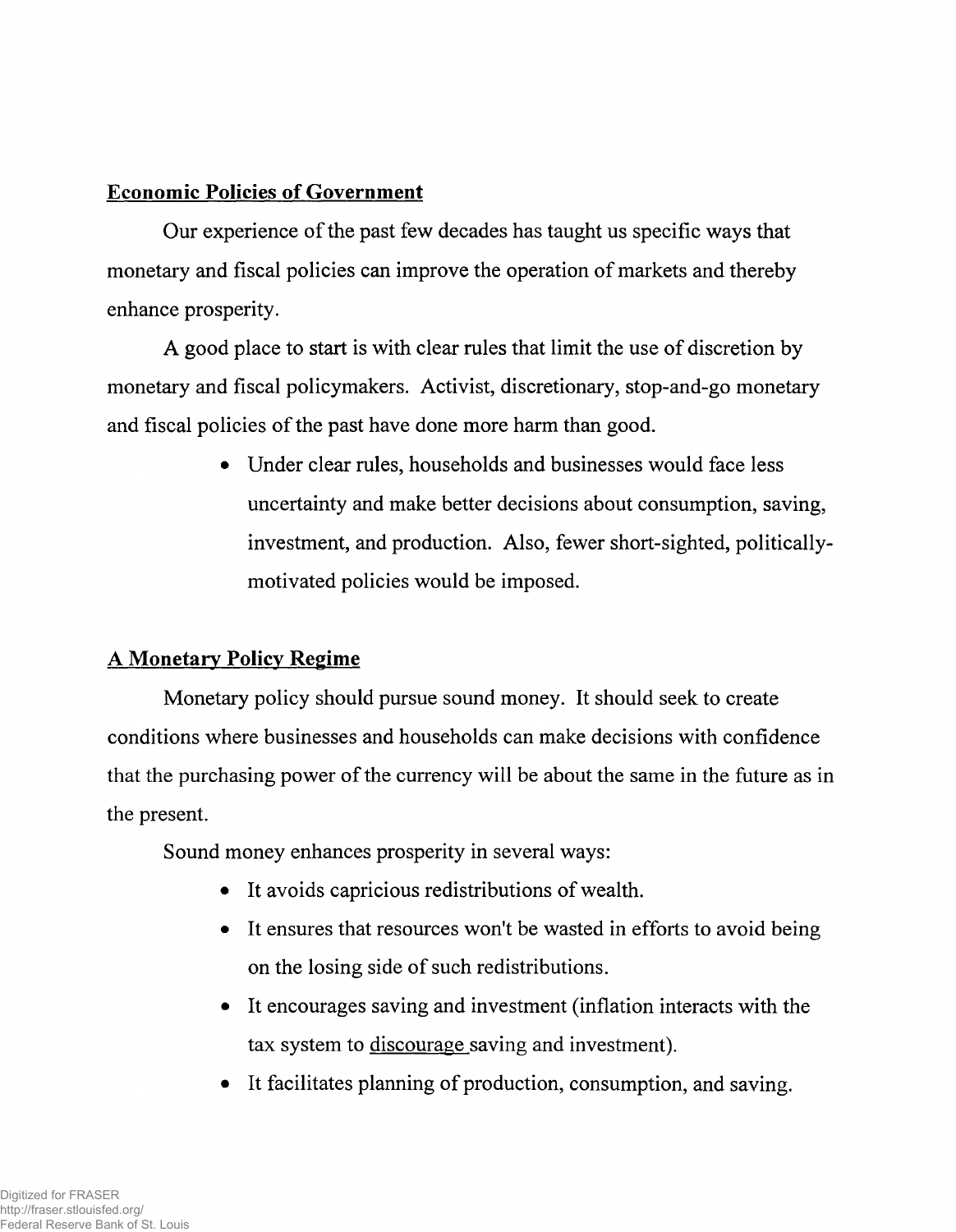• In an inflation-prone regime, business leaders say "we are losing (or not making enough) money, so we'll have to raise our prices." In a stable-money environment, they say, "we'll have to become more efficient and productive — and cut our costs."

The only sustainable pro-growth, pro-employment, policy is stable money.

Throughout the world, wherever governments have mandated that their central banks maintain a sound currency, the mandate has increased the credibility of the commitment.

> • Greater credibility facilitates maintaining sound money because it causes buyers and sellers, employees and employers, to base their price and wage decisions on the expectation that the dollar's purchasing power will stay constant.

Wherever governments have mandated that monetary authorities have no objectives regarding short-run growth of output, employment, or other real magnitudes, sound money has helped achieve all of these objectives in the long run.

In contrast, attempting to use monetary policy to pursue output and employment goals directly in the short run impedes their achievement in the long run.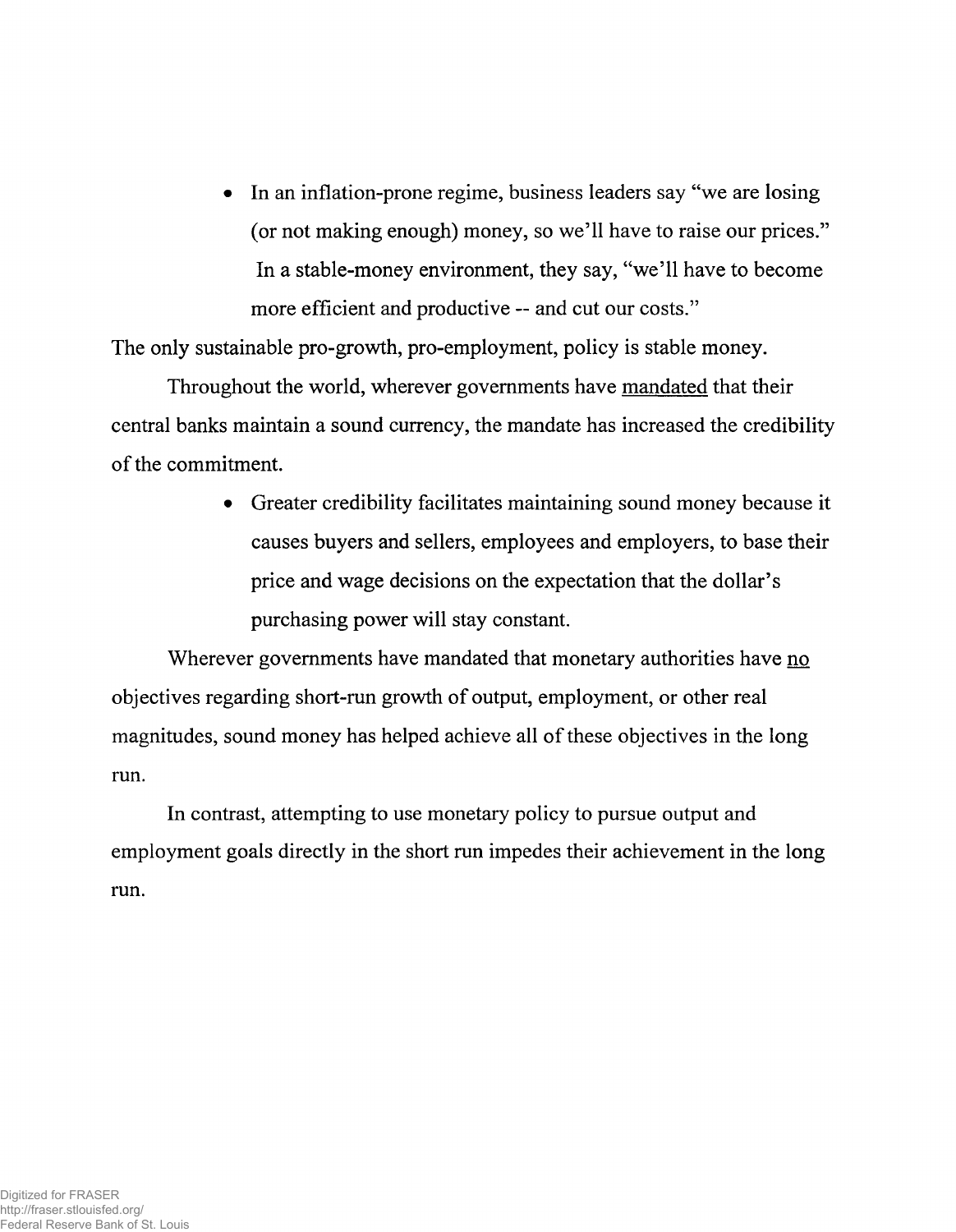#### **A Fiscal Policy Regime**

Our experience has also taught us some things about fiscal policy.

Governments are learning that they cannot manipulate a budget deficit for countercyclical purposes.

- There is no balanced-budget multiplier.
- There is no deficit-spending multiplier. Few people believe deficit spending has any lasting stimulative effect on economic activity: Any beneficial effect is transitory and quickly reversed.
- Imagine an economics teacher in the 21st century explaining to incredulous students that back in the 20th century, conventional textbooks taught that increasing the relative size of the government sector was stimulative to the economy, and that deficit financing was even more stimulative!

Tax and spending proposals are now evaluated for their effects on incentives and resource allocation.

- They can affect incentives to work, save, and invest.
- They can shift resources between consumption and investment.

In these ways, government spending and taxing can change the long-run growth path of output and thus affect our standards of living over time.

1980s: Chairman of the U.S. Senate Finance Committee:

- encourage/discourage -- sin tax (alcohol & tobacco).
- Working, saving, investing, inventing, innovating, or owning and using productive resources — (anti-social).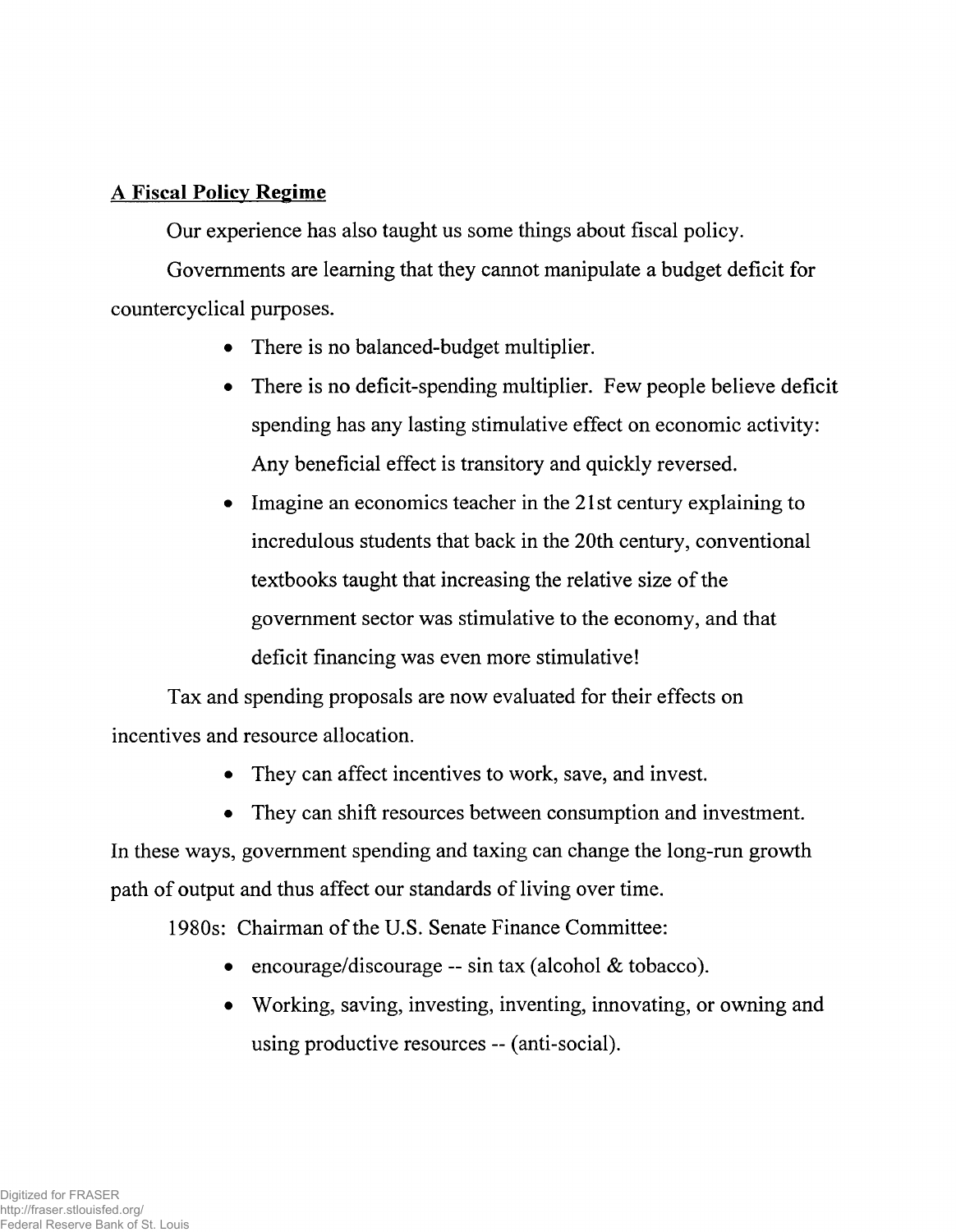Politicians must learn to accept that:

- To tax something is to discourage it.
- The primary incidence of taxation should fall on consumed income.
- A tax burden on individuals can't be avoided by levying taxes on businesses. Only individuals ultimately pay taxes.
- Tax policies should be evaluated by considering whether individuals bear the tax in their roles as workers, consumers, or investors.

Policymakers and voters should not act on the myth that the burden of taxation is determined by the current level of tax revenues. The true tax burden is determined by the amount of government spending. Ultimately, all government expenditures must be financed by:

- 1. present or future explicit taxation;
- 2. government money creation inflation; or
- 3. unilateral transfers or gifts from foreign sources.

Actions that reduce current tax revenue without decreasing either present or future government expenditures, do not constitute a reduction in actual tax burdens.

Conversely, decisions that reduce either the current level or the growth of government expenditures, from what they otherwise would have been, are a genuine reduction in tax burdens, even if explicit tax revenue is not altered.